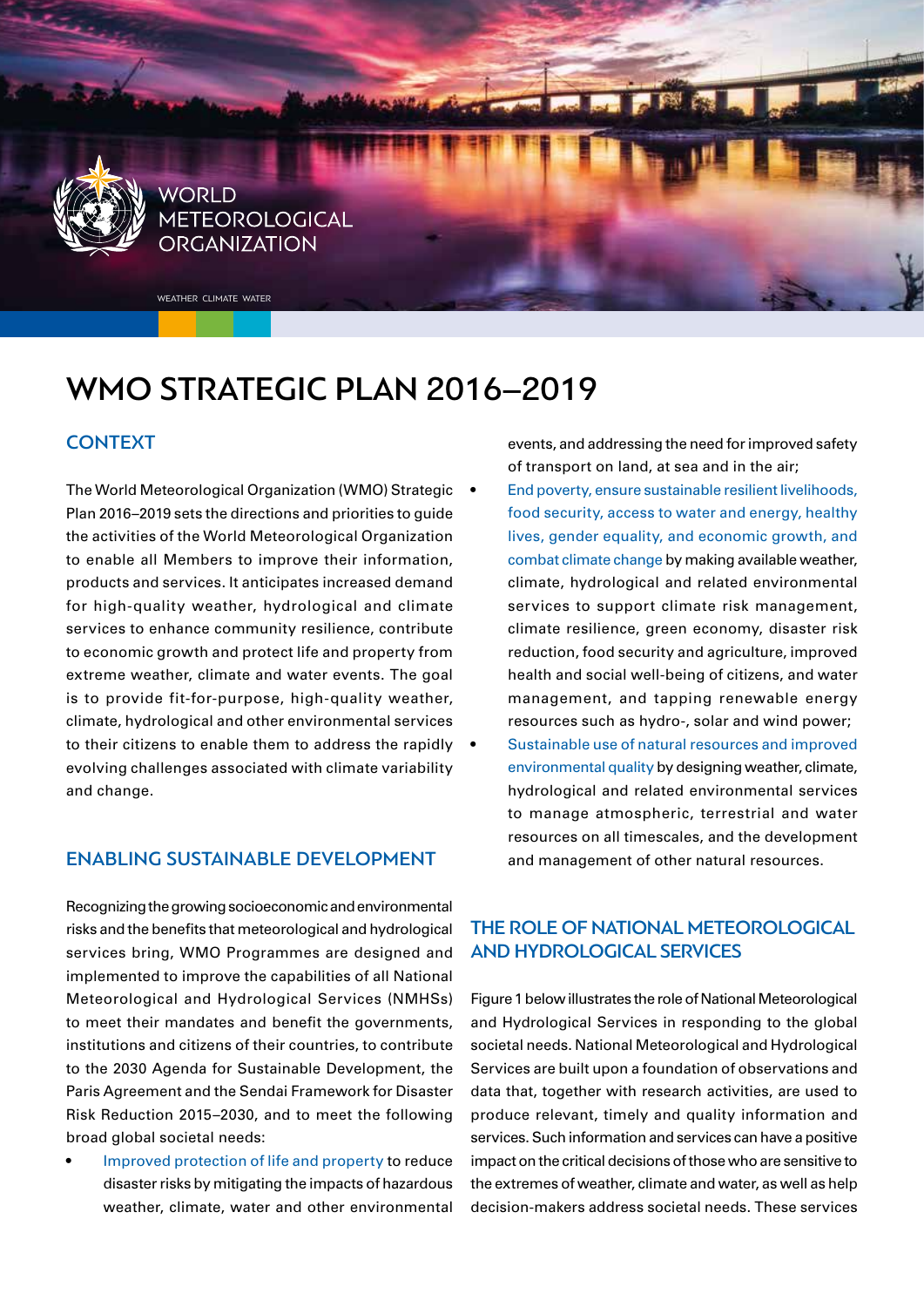

*Figure 1: Schematic representation of the processes involved in delivering effective weather, climate and hydrological services, and processes to achieve them linked with the WMO mandate*

also help to improve environmental quality, enable safe and efficient transportation and support positive health outcomes through warnings of health impacts from poor air quality or vector-borne disease outbreaks. WMO plays an essential role in coordinating global meteorological data and in setting service delivery quality standards for NMHSs. The efficiency and effectiveness of NMHSs is enhanced through improved data interoperability and quality management systems, enabling them to better fulfil their mandates, demonstrate their relevance and raise their visibility within national governments and with other stakeholder organizations.

High-impact weather and climate extremes are likely to occur with greater frequency and intensity due to climate variability and change, with significant effects on society, the economy and the environment. The personal and social costs of these losses are tremendous; the financial impacts alone are enormous – insured losses from natural catastrophes have ranged between US\$ 10 billion and US\$ 50 billion a year internationally over the past decade (Figure 2). Early warnings of high-impact weather, marine weather, and climate and hydrological events can contribute to improved food security strategies, community resilience, water resource management,



*Weather-, marine weather-, climate- and water-related hazards do not necessarily need to become natural disasters (Source of photos: S.Piyaset / Adobe Stock, UN Photo / Logan Abassi).*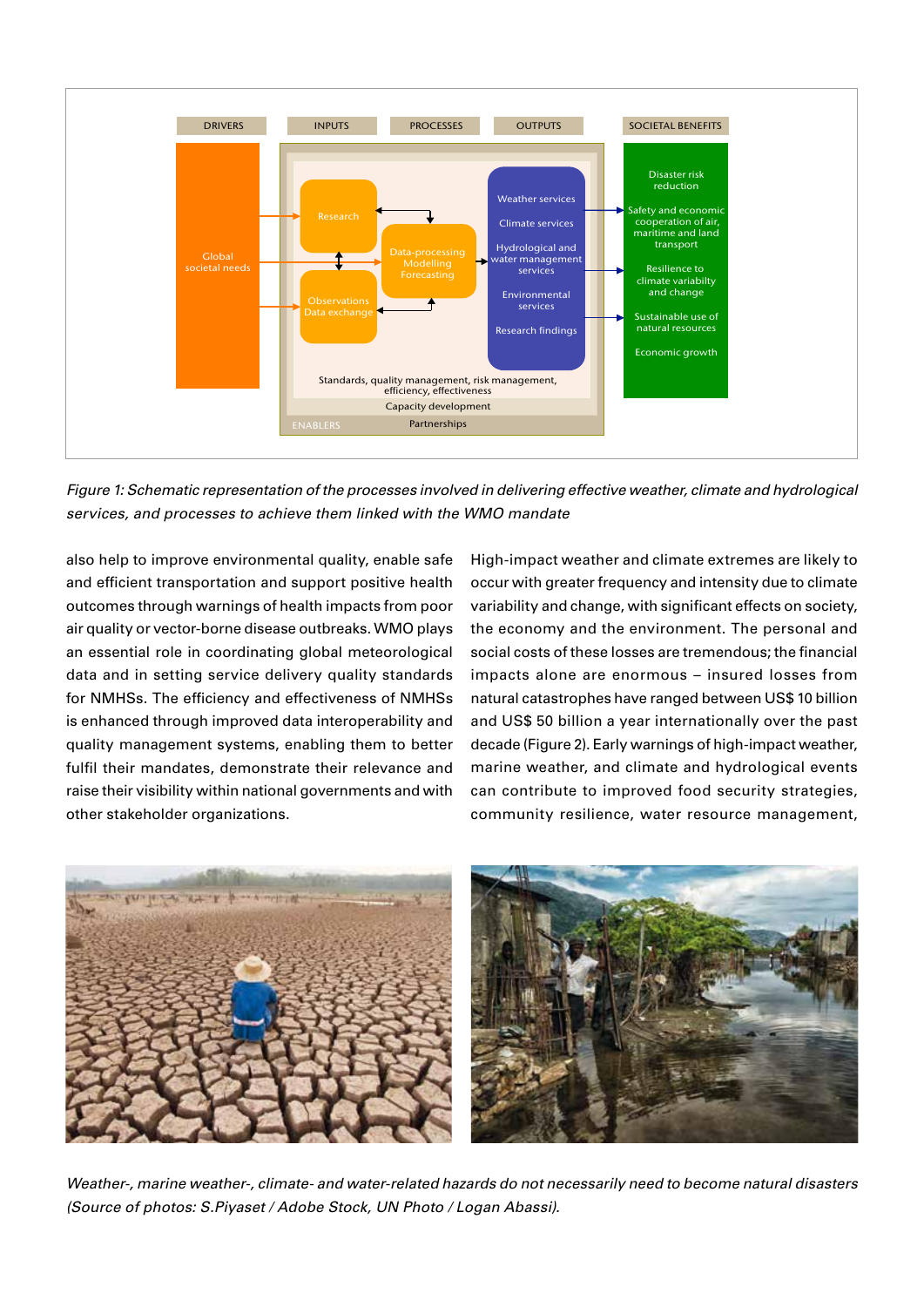

*Figure 2: Global total economic losses by decade and by hazard type in billions of United States dollars adjusted to 2012 for the period 1965–2014 (Sources: WMO and CRED, 2015)*

safety of life and protection of property, and can limit the disastrous effects of such events. Investments to strengthen monitoring infrastructure and improve the quality of weather, marine weather, climate and hydrological predictions can result in effective disaster prevention and socioeconomic planning, together with effective investment in renewable energy such as solar, wind and hydropower.

#### THE ROLE OF WMO

WMO provides world leadership and expertise in international cooperation in the delivery and use of high-quality, authoritative weather, marine weather, climate, hydrological and related environmental services by its Members, for the improvement of the well-being of societies of all nations. It does so by setting and coordinating standards and practices among its Members, based on core values of professionalism, excellence, impartiality, cultural sensitivity, non-discrimination and team spirit in international service. The mission of WMO is described in its Convention. It is focused on facilitating worldwide cooperation in establishing and standardizing systems for gathering, processing and sharing meteorological, hydrological and other geophysical observations, together with promoting research and applications in various sectors, among other responsibilities.

#### WMO PRIORITIES 2016–2019

WMO priorities for 2016–2019 reflect the inputs from all WMO constituent bodies and in particular the six regional associations, which gathered the collective views of all 191 Members. The following key priorities will be given additional emphasis in the WMO Programmes and results-based budget for 2016–2019:

- (a) Disaster risk reduction: Improve the accuracy and effectiveness of impact-based forecasts and multi-hazard early warnings of high-impact meteorological, hydrological and related environmental hazards, thereby contributing to international efforts on disaster risk reduction, resilience and prevention.
- (b) Global Framework for Climate Services (GFCS): Implement climate services under the GFCS particularly for countries that lack them.
- (c) WMO Integrated Global Observing System (WIGOS): Strengthen the global observing systems through full implementation of WIGOS and the WMO Information System (WIS).
- (d) Aviation meteorological services: Improve the ability of NMHSs to provide sustainable highquality services in support of safety, efficiency and regularity of air traffic management worldwide, with due account to environmental factors.
- (e) Polar and high-mountain regions: Improve operational meteorological and hydrological